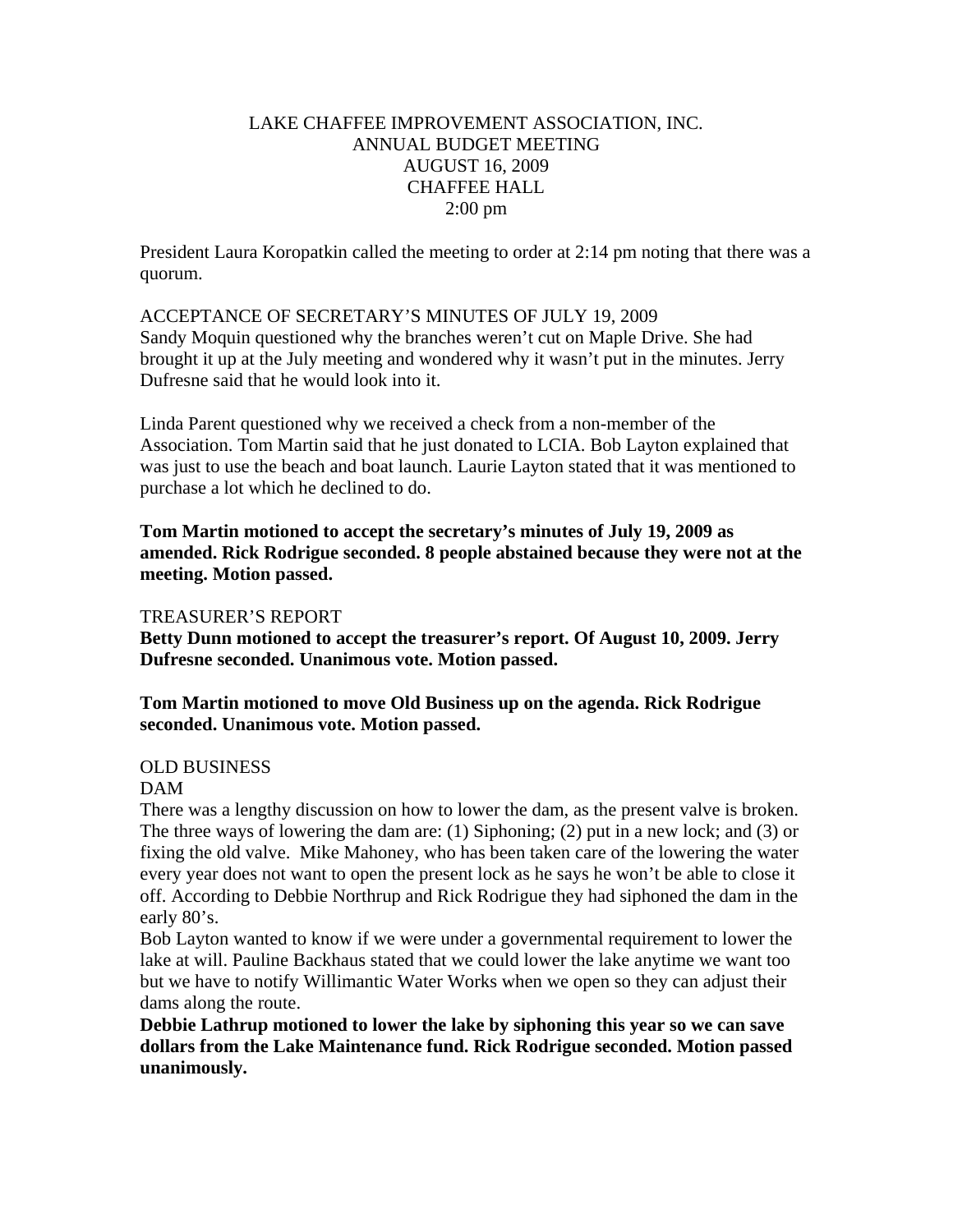# **John Mayer motioned that when the lake is lowered we examine the lock to see what needs to be done. Laurie Layton seconded. Motion passed unanimously.**

Ralph Sherman volunteered to chair the dam committee. There were pros and cons on when to lower the lake. People were saying that November was too cold to lower as they can't get out and clean their shorelines and fix what needs to be done. **Motion by John Mayer to lower the lake on Oct. 15. Gary Lathrup seconded. 2 persons abstained. Motion passed.** 

# WEED REPORT

Diana reported on the report from Greg Bugbee. See attached report. Diana stated that is costs around \$15,000 an acre to dredge and the lake owns 54 acres. Betty Dunn asked if the DPA would help with the weed problem. Diana said we don't have any aggressive weeds or any toxic weeds in the lake.

Linda Parent wanted to know if any research had been done with putting bacteria in the lake. Bob Layton stated that chemical treatment would cost about \$300 per acre.

Laura Koropatkin stated that an aeration system for the lake costs between \$28,000 or \$34,000 some 20 years ago. There was an applause for Diana Murray for her work as the environmental chair and for Bob Layton for the newsletter and taking care of the website.

The Blackmers have a weed mower and they have offered their services around the lake to mow the weeds in front of your property for \$300 for a 50' x 100' area and \$350 for a 100' x 100' area. Mrs. Blackmer (Nancy Magowan) quoted the Main Beach for \$350.00. Then she stated that they would do the main beach, the boat launch, and Mother's beach for \$1,000.

**Linda Parent made a motion to take the money from the lake maintenance money market account and to put the transfer of the money to the lake maintenance account under expenses which will make that line item \$1,500. John Mayer seconded. Motion passed unanimously.** 

## 2009/2010 BUDGET

**Jerry Dufresne motioned to accept the 2009/2010 budget as amended. Tom Martin seconded. Motion passed unanimously.** 

**Laurie Layton made a motion to take \$400 from recreation and put \$200 into the beach maintenance line item and put \$200 in the fish fund. Linda Parent seconded. Motion passed unanimously.** 

**Pauline Backhaus motioned to have the tax assessment at \$125.00 per property owner. Tom Martin seconded. 2 people opposed. Motion passed**.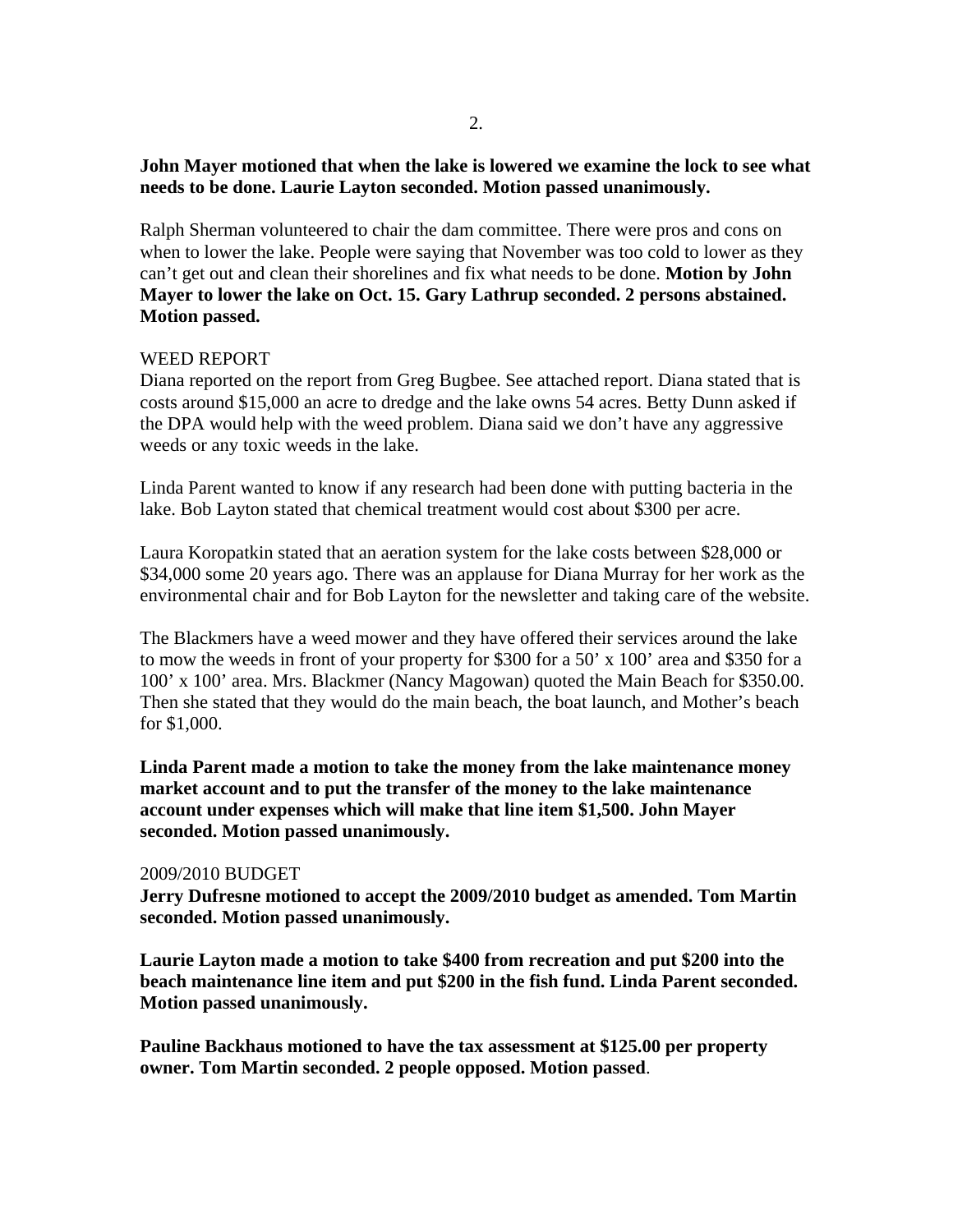### COMMITTEE REPORTS

## A. Road Chairman

Jerry explained that because of the rainfall in the spring and early summer the contractor's are behind. Branches need to be cut and he asked anyone that lived on a road that needed branches cut they could do it, as he was very busy right now. Jerry suggested that the secretary write a letter to the town selectmen to have the trees trimmed on Lakeview Drive before winter.

## B. Constable

Jerry stated that everything was fairly quiet. Diana Murray stated that someone put a dead squirrel in her mailbox and her mail got all bloody. Jerry stated that this was a federal offense and she should call the state police.

### C. BEACHES

Sandy Moquin stated that Mother's beach was being taken care of by the renters and homeowners that live on Oak Drive. She stated that the garbage pail at the main beach fills up quickly and she has had to empty it weekly. The dock at the main beach was moved to get it away from the weeds. She stated that rocks were going to be put down at the boat launch to help with the erosion and make it easier for vehicles to come and go. The islands have been being taken care of by members and some of kids that are going over there. Sandy cautions people going over the swing island that there is a lot of glass that has been working itself out of the ground from years past.

#### D. BINGO

Jack Pirzl stated we came in over budget on the bingo by \$2,000. This is due to an increase in bingo players and the kitchen being opened. He stated that we still need floor workers and kitchen workers.

#### **KITCHEN**

Kay Warren stated that the kitchen had been up and running since February of 2009. Anyone that wanted to see it would be welcomed to after the meeting was over. We need people to be trained in the kitchen and she will be doing a training session in the near future. Diana Murray, who purchases the food for the kitchen, stated that we had to buy everything from scratch when the kitchen open. Hopefully this year we will see a rise in the use of the kitchen. Anyone interested in working in the kitchen call Kay.

#### NEWSLETTER

Bob Layton thanked all the people for helping with the newsletter and getting ads for him. He stated that he wants to have 2 business cards per page of the newsletter.

#### NEW BUSINESS

The secretary's minutes of the annual budget meeting of August 17, 2008 was on the June agenda but there was no quorum so no meeting was held. The secretary didn't